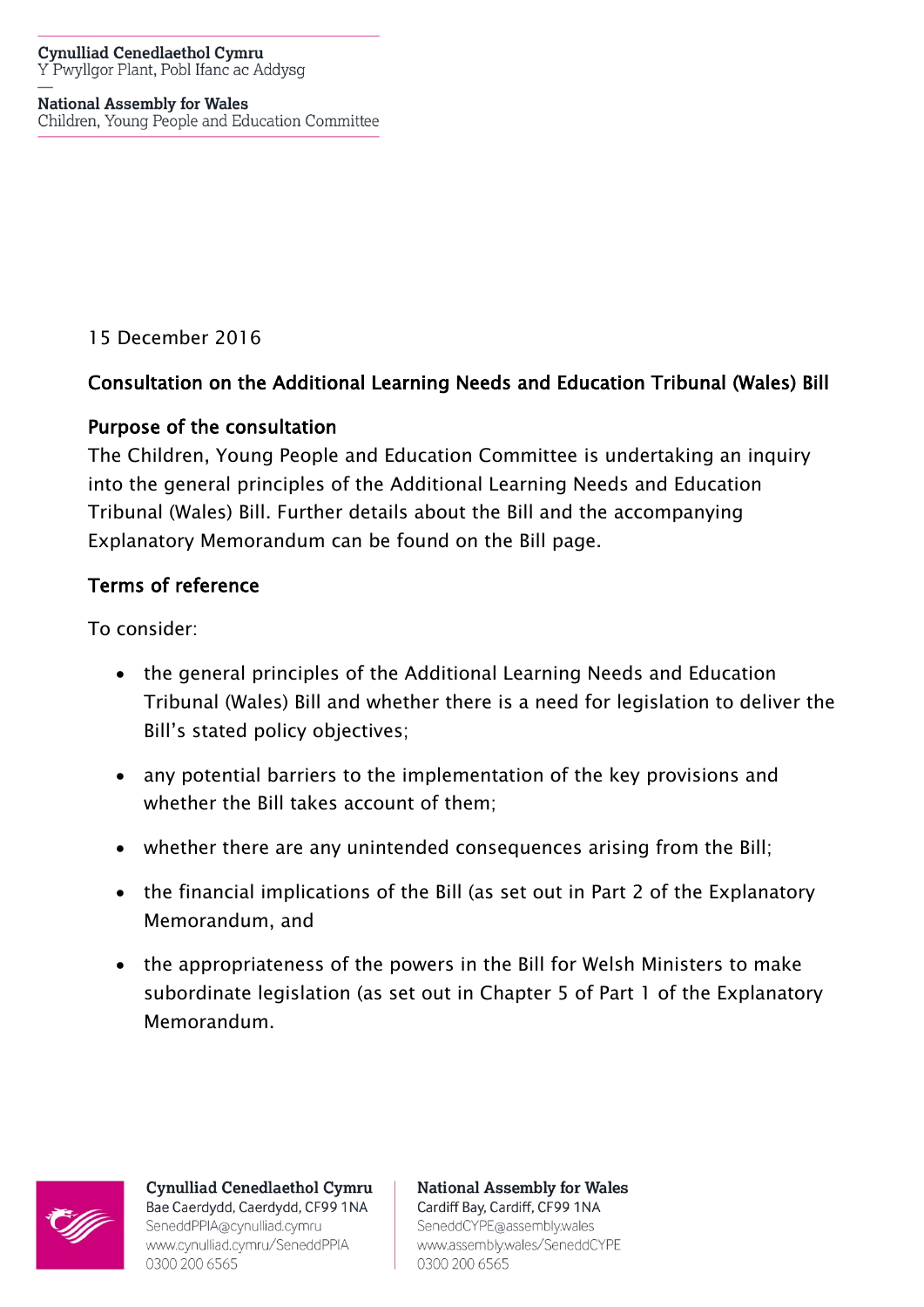Alongside the terms of reference, respondents may wish to consider specific issues raised by the Bill, in particular:

- whether the Welsh Government's three overarching objectives (listed at para 3.3 of the Explanatory Memorandum) are the right objectives and if the Bill is sufficient to meet these;
- whether the Welsh Government's ten core aims for the Bill (listed at paras 3.5-3.16 of the Explanatory Memorandum) are the right aims to have and if the Bill is sufficient to achieve these;
- the provisions for collaboration and multi-agency working, and to what extent these are adequate;
- whether there is enough clarity about the process for developing and maintaining Individual Development Plans (IDPs) and whose responsibility this will be;
- whether Bill will establish a genuinely age 0-25 system;
- the capacity of the workforce to deliver the new arrangements;
- the proposed new arrangements for dispute resolution and avoidance.

It would be helpful to the Committee if respondents could identify how the Bill could be amended to improve any aspects which they identify as inadequate.

### Code of Practice

The draft Code of Practice that will underpin the provisions of the Bill is anticipated to be published in February. The Committee will consult separately on its scrutiny of the Code.

### Invitation to contribute to the inquiry

To assist with its consideration of the Bill, the Committee would like to invite you to submit written evidence on the terms of reference and the specific issues highlighted above. General information regarding consultation procedures, which should be considered carefully before submitting evidence to the Committee, is set out in the Annex.

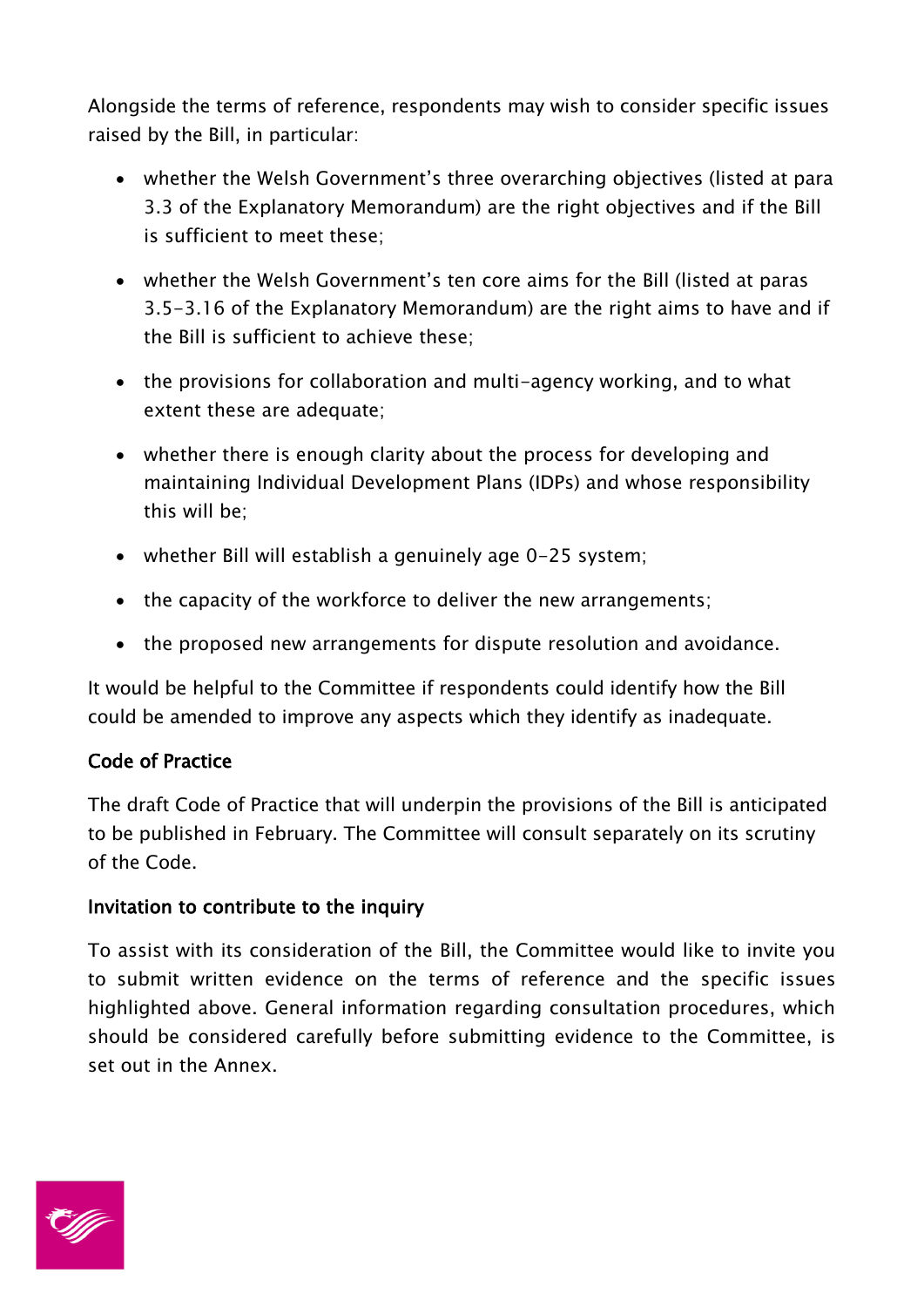Responses should be submitted by 3 March 2017. It may not be possible to take into account responses received after this date. If you have any queries, please contact Gareth Rogers, Committee Clerk on 0300 200 6565.

Yours faithfully

 $N$ 

Lynne Neagle AC / AM Cadeirydd / Chair

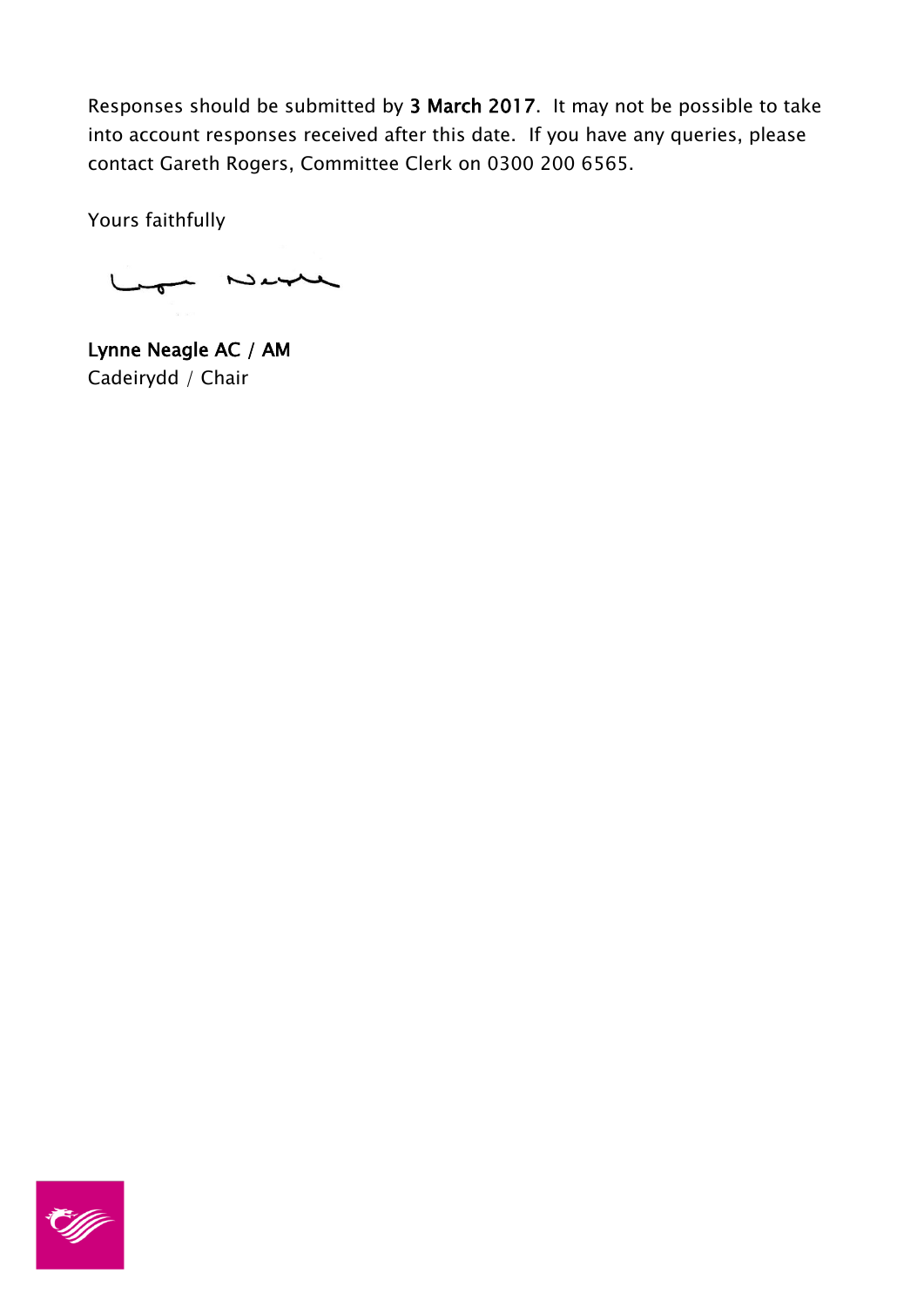# Submitting Written Evidence to the Committee

# **Disclosure of Information**

1. The Assembly's **[policy on disclosure of information](http://www.assemblywales.org/help/privacy/help-inquiry-privacy.htm)** is available; please ensure that you have considered these details carefully before submitting information to the Committee. Alternatively a hard copy of this policy can be requested by contacting the Clerk.

## **Submitting evidence**

2. If you wish to submit evidence, an electronic copy of your submission should be returned to: [SeneddCYPE@assembly.wales.](mailto:SeneddCYPE@assembly.wales)

Alternatively, you can send it to:

**Children, Young People and Education Committee National Assembly for Wales Cardiff Bay CF99 1NA**.

3. Submissions should arrive by **3 March 2017**. It may not be possible to take into account responses received after this date.

- 4. When preparing your submission, please keep the following in mind:
	- your response should address the terms of reference;
	- the National Assembly normally makes responses to public consultation available for public scrutiny and they may also be seen and discussed by Assembly Members at Committee meetings. If you do not want your response or name published, it is important that you specify clearly this in your submission; and
	- please indicate whether you are responding on behalf of an organisation, or as an individual.

### **Guidance for witnesses providing written evidence for committees**

5. The Assembly is committed to providing accessible information to the widest audience possible. This short guide is to assist witnesses who produce written information for committees. This will enable the Assembly to provide information submitted by third parties in an accessible manner.

- Use plain English and plain Welsh avoid unnecessary jargon.
- Use a minimum of font size 12.
- Use a clear sans serif typeface, such as Lucida Sans.
- Do not have writing over graphics, pictures or watermarks.